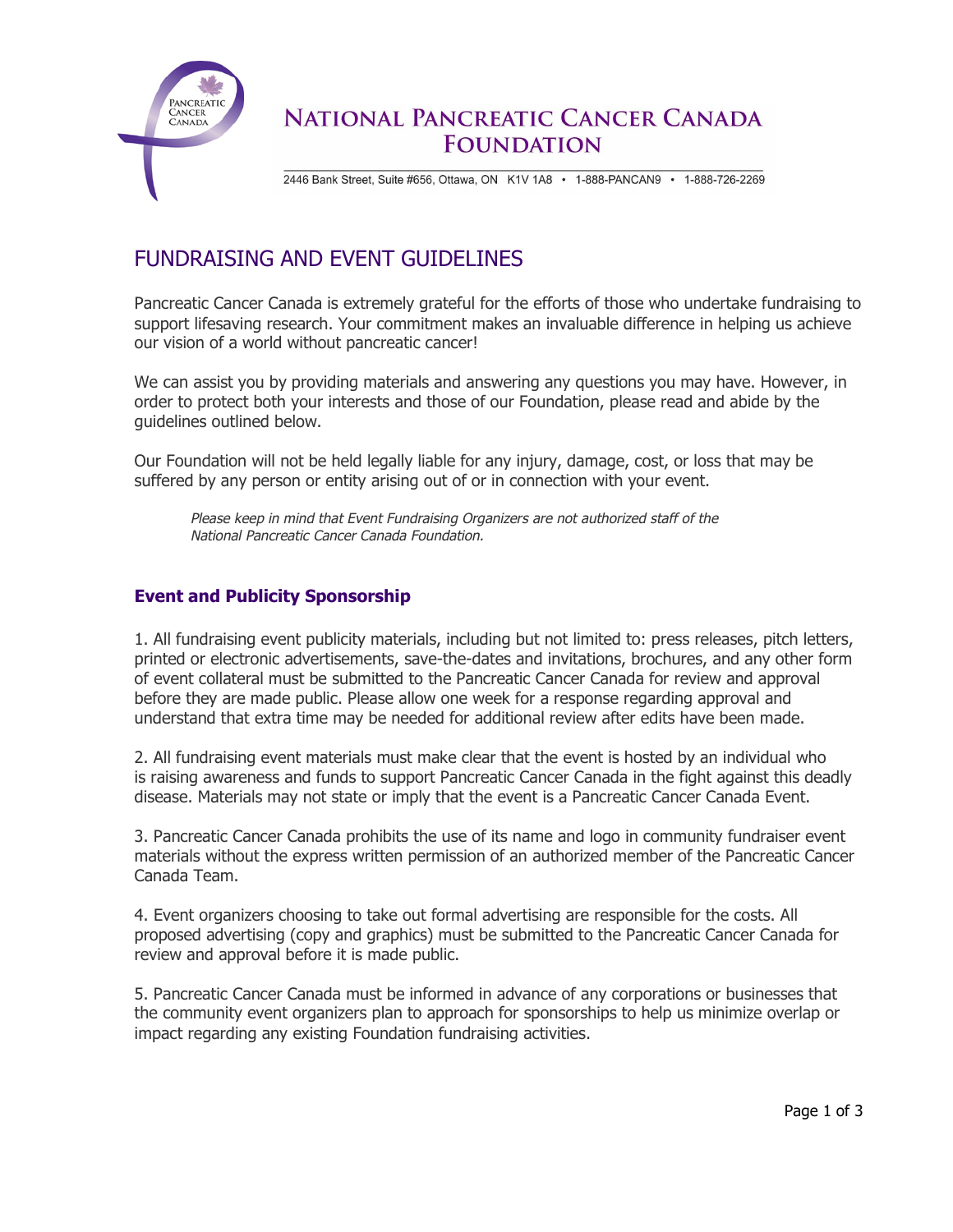### **Media/Speakers**

1. It is understood that the Pancreatic Cancer Canada will not be responsible for providing any mailing lists, sponsors or speakers for the event.

2. Although, we will consider requests for appearance/attendance by our Foundation, fundraisers should understand that we have limited resources and our schedules do not permit attendance at all events.

3. Pancreatic Cancer Canada will not furnish contact information for members of the media or issue a press release to publicize a specific community fundraising event.

#### **Legality and Controversy**

1. All monies raised for Pancreatic Cancer Canada must be obtained through legal means.

#### **Event Best Practices**

1. A responsible percentage of the gross revenues from all fundraising events should be directed to our Foundation. We recommend that total expenses related to promotion and event overhead do not exceed 20% of gross revenues.

2. All donation cheques should be made payable to "National Pancreatic Cancer Canada Foundation" and note the name of the event. Community event organizers may not take fees, commissions or salary. Pancreatic Cancer Canada requests that event cheque(s) be submitted within one month of completion of the event or project. No bank accounts or holding accounts may be established under our Foundation's name.

#### **Event Organizer's Responsibilities**

1. Event Organizers are responsible for selling tickets for any community fundraising event. Pancreatic Cancer Canada is unable to assume responsibility for ticket sales; however, we can assist you in the creation of online calendar pages to promote your event.

2. Event Organizers are solely responsible for recruiting, organizing and overseeing volunteers and/or administrative and staffing needs.

3. Event Organizers are responsible for filing any necessary event permits and providing insurance coverage (if required) for their event. Event Organizers accept all liabilities incurred from their individual event.

4. Event Organizers and/or a Committee is solely responsible for 100% of the costs incurred for producing a special event. Pancreatic Cancer Canada is unable to compensate any organizer/event for expenses/costs incurred.

We retain the right to withdraw its approval and participation in a community fundraising event if the above guidelines are not adhered to.